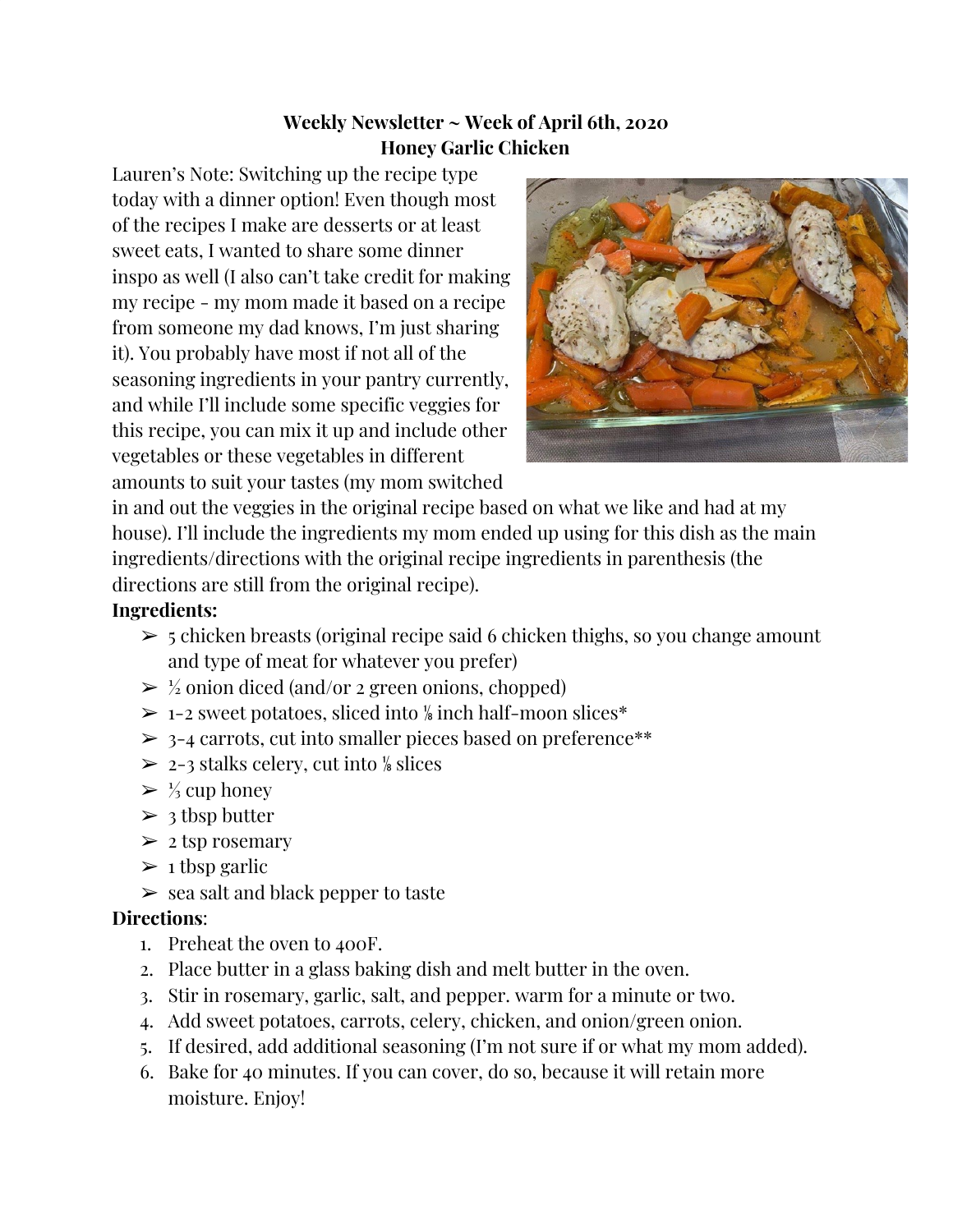Notes:

\*The sweet potatoes will cook to be soft, not crispy like when you roast them thin—if my mom or I made this again we would probably omit them because we like them crispy, but if you like sweet potatoes and don't mind them being soft when cooked, then I highly recommend including them in the recipe!

\*\*Use the big carrots not baby carrots for this. The bigger you cut the carrot pieces the crispier they will stay.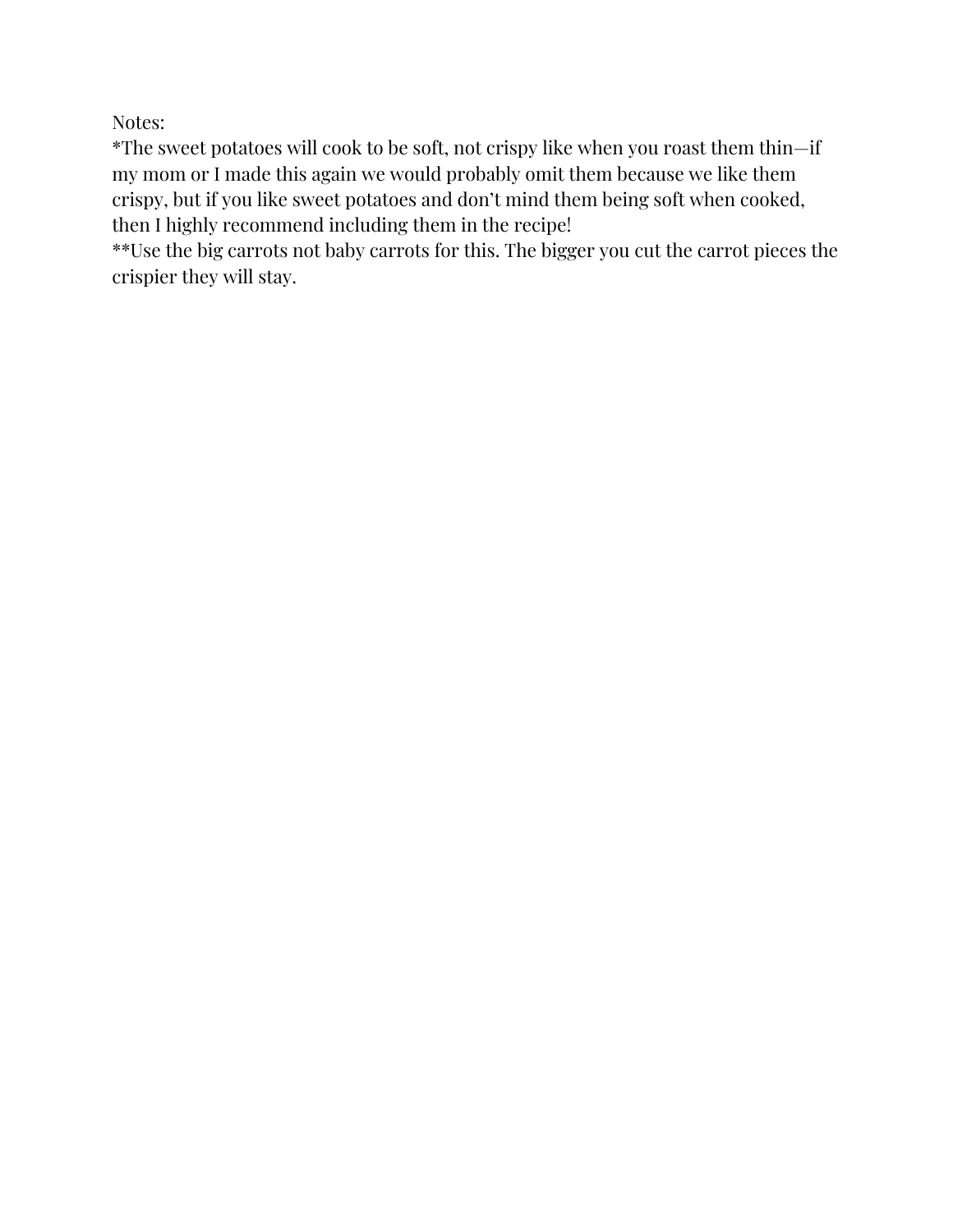### **Emotional & Boredom Eating**

### Article from freshfitnhealthy.com

Lauren's Note: This article is also from one of my favorite dietitians who I've been following on Instagram for years, and she has tons of great recipes and articles about nutrition, wellness, intuitive eating, etc. She also has started a podcast, and this article is actually notes from one of the podcast episodes so I will link the full article at the bottom of the page if you're interested in listening to the full episode. Her podcasts are also available on Apple's podcasts app and Spotify (I haven't actually checked but I believe they're on there)! I've listened to a few while running or working out (highly recommend podcasts as a workout distraction!) and they're really good! Back to the article itself, it includes some great tips to be mindful while eating and stop boredom eating (if any of you are like me, you find yourself going to the pantry every 20 minutes during this quarantine…)!

Since the quarantine recommendations have gone into effect I've had so many people reaching out to me with the same problem. "I'm overeating or eating when I'm not hungry". It's a big transition switching to working from home, surrounded by the food in your kitchen all day. As a Dietitian and someone who works from home I thought I would share what helps myself and my clients from boredom eating or emotional eating.

## **Tip 1: When You Go To Eat Stop And Ask Yourself "Am I Actually Physically Hungry?"**

Meaning is there a physical emptiness in my stomach; that I am truly feeling hungry. If the answer is yes, then feel free to eat, you should honor your hunger whether it's a meal time or not.

But if the answer is no, then ask yourself "What emotion am I feeling right now that's leading me to want to eat?" The two most common emotions that lead to eating are boredom or stress. If you are tempted to boredom eating, then rather than eat to satisfy this emotion, try and find activities that will help solve this. If you are feeling stressed then ask yourself "What can I do that is going to destress me?" Maybe it's journaling, going on a walk, praying, reading a book. Make a list of 5 or 10 things to do when you're feeling stressed that you can turn to when you feel like stress eating.

## **Tip 2: Sit Down And Have Regular Meals And Snacks to Prevent Emotional / Boredom Eating**

While you're eating your meals make sure to be mindful and present. When you graze all day instead of having a real meal, you're going to end up not mentally feeling full, and continuing to eat. Honor your hunger by eating whenever you are truly hungry, but have